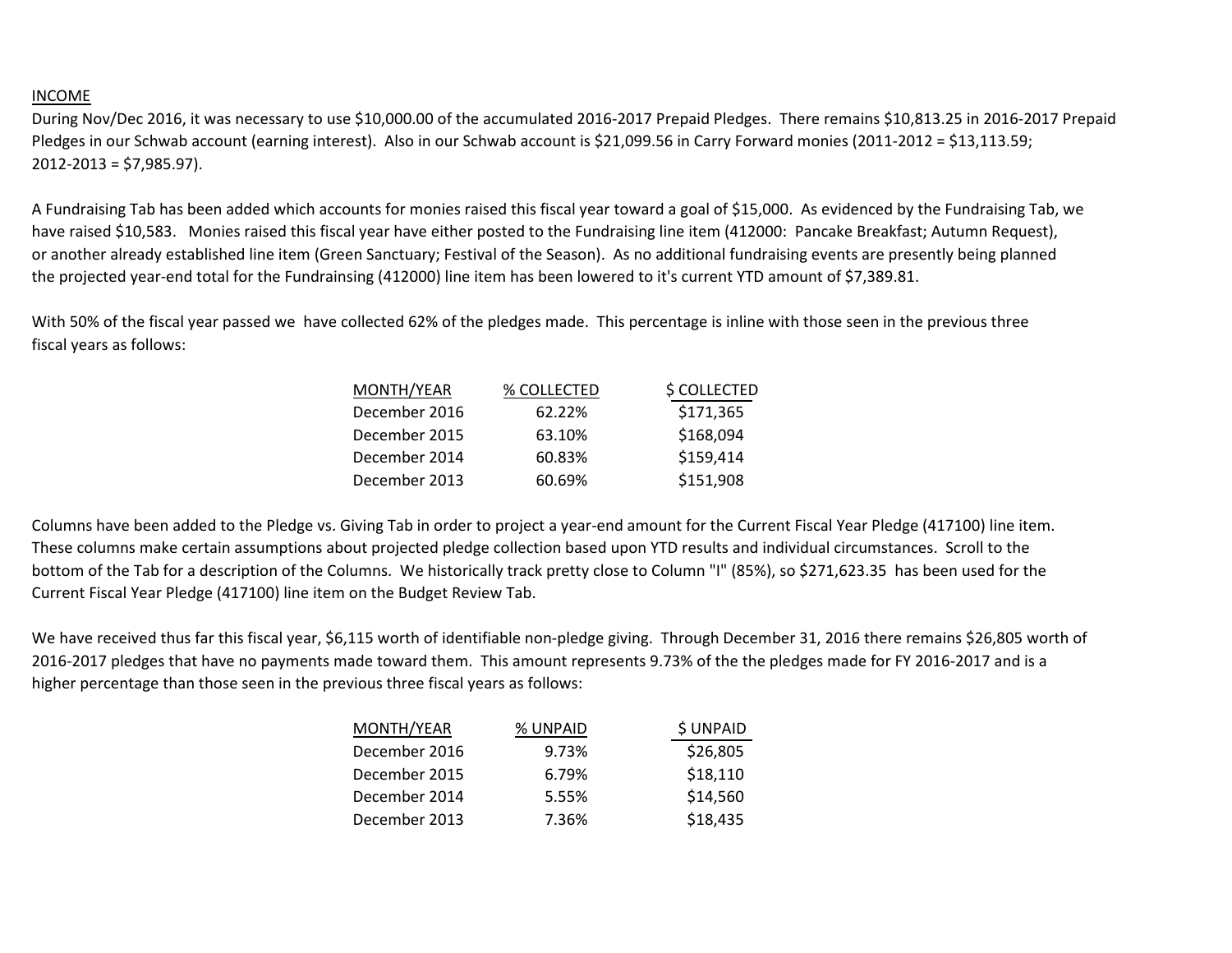In reviewing these Unpaid Pledges I believe the following to be true: 29% (\$7,770) will be paid in full before 06.30.2017; 66% (\$17,635) will likely have some payments made toward them during the remainder of this FY; 5% (\$1,400) are likely to not have any payments made to them before 06.30.2017.

The projected FY-end for Prior Year Fiscal Pledge (417200) was lowered from \$7,000 to \$6,000 during the Sept - Oct 2016 Budget Review. As of December 31, 2016 we have accumulated \$5,941.02 in this line item and no more monies will be added.

The above-mentioned alterations have been highlighted in yellow on the Budget Review Tab.

## EXPENSES

The General Maintenance (416100) line item YTD stand at 90% of it's \$10,000 budget. A large portion is due to the cost of tree removal (\$3,000) for the Solar Array. The projected year-end amount for the General Maintenance (416100) line item has been increased to \$15,000.00 to account for regular maintenance expenses for the remainder of the fiscal year.

The expense line item for B&G Small Projects (516800) is projected to end this fiscal year at \$14,725.13. Some clarification is necessary here. This Budget Review document has accounted for the Endowment's contribution of \$10,000 (411400), but that leaves a shortfall of \$4,725.13. With the current state of the General Maintenance (416100) line item, there will be no additional funds availble there to cover this gap.

The projected fiscal year-end amounts for the following expense line items have been increased based on YTD results or know circumstances: Credit Card Expense (515200); Telephone (517500); Office Supplies (517700); Worker's Compensation (518100); Total Minister's Compensation (552000); Custodian + FICA (553102); Bookkeeper + FICA (555101); Office Administrator + FICA (556101).

The above-mentioned alterations have been highlighted in yellow on the Budget Review Tab. All other Expense line items are currently projected to be on budget.

## OVERALL

This budget Review document includes the following additional Tabs: Schwab (semi-Annual listing of transactions); UUMSB (Amortization Schedule of the loan repayment from UUMSB).

The protocol has been for the Current Fiscal Year Pledge (417100) line item to reflect 95% of the total amount of pledges received for a fiscal year. The approved budget for FY 2016-2017 reflects \$273,000 for the Current Fiscal Year Pledge (417100) line item. This represents 99.13% of the \$275,385 in pledges received for fiscal 2016-2017.

Carry Forward monies from the oldest FY will be used first. As the Budget is reviewed dring the fiscal year, rather than show a projected surplus,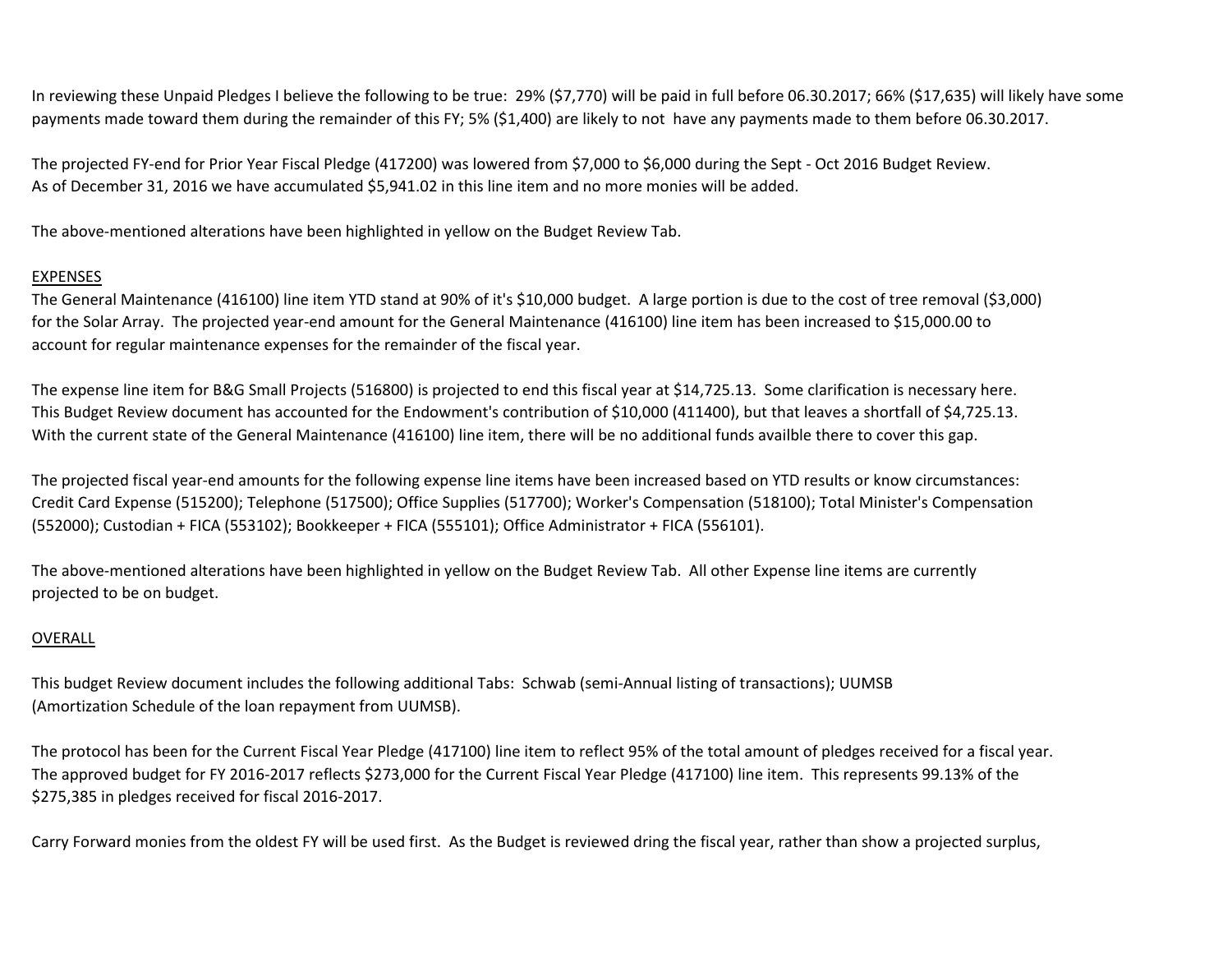the amount of Prior Year Carry Forwards (414000) will be lowered. **A projected deficit will still be noted as a deficit, with no addition to the budgeted amount of the Prior Year Carry Forward (414000), unless mandated by the Finance Sub-Council and Board.** The Prior Year Carry Forward (414000) line item will continue to be highlighted in orange.

Utilizing the above protocol, the Nov - Dec 2016 Budget Review projects a deficit of \$17,357.89. The Approved 2016 - 2017 Budget calls for the use \$5,250 worth of the Prior Year's Carry Over (414000) being held in the Schwab account. This would leave just \$15,849.56 in Carry Forward monies that could be used to cover additional budget deficits.

In addition, no consideration has been given in this Budget Review document for the potential additional costs that could be incurred during the upcoming maternity / family leave for the Revs.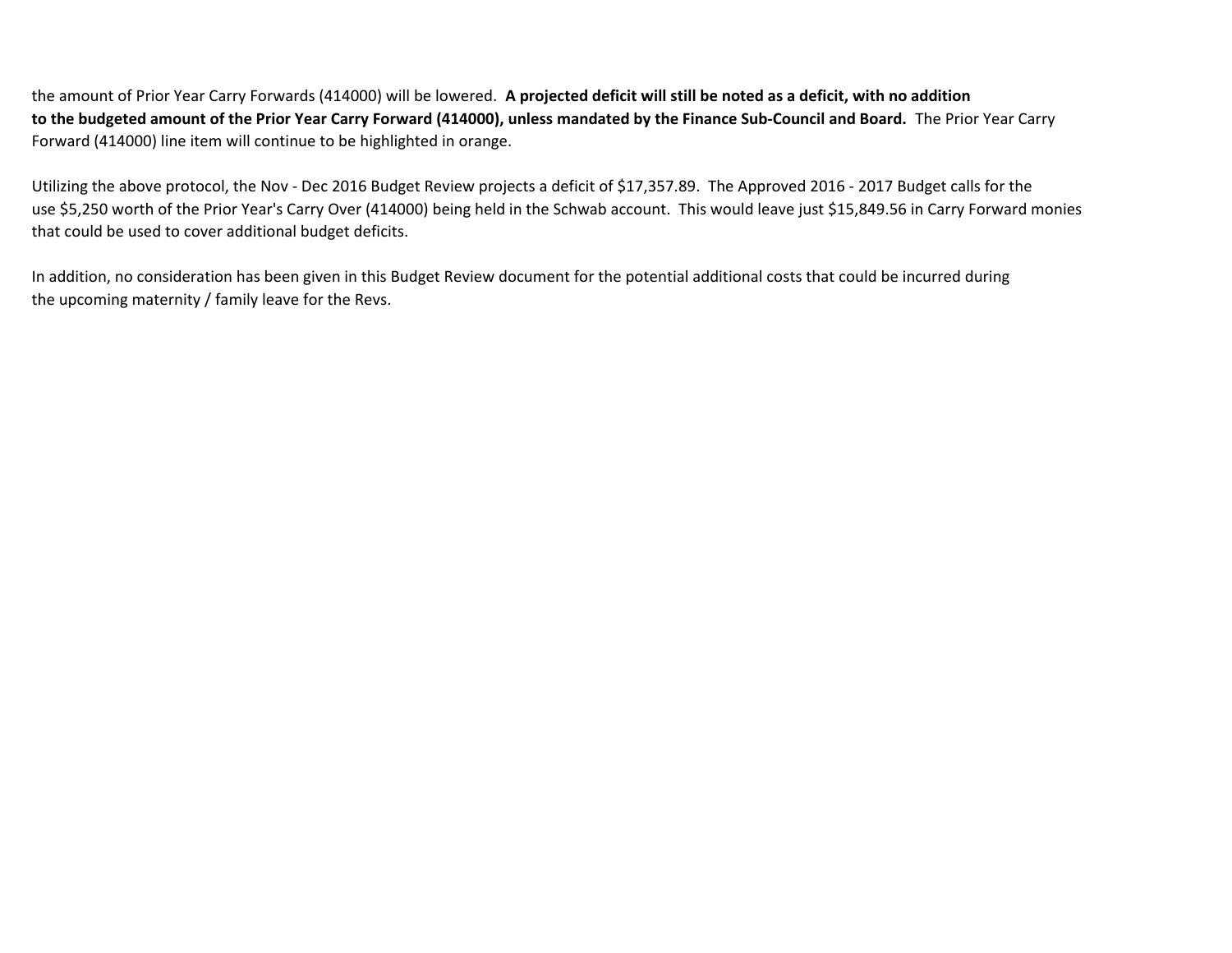|                                            | <b>Yr-End Acutal</b> | <b>Approved Budget</b> | <b>Actual</b> | <b>Budget Review</b> |
|--------------------------------------------|----------------------|------------------------|---------------|----------------------|
|                                            | 2015-2016            | $2016 - 2017$          | 12.31.2016    | 12.31.2016           |
| <b>Ordinary Income/Expense</b>             |                      |                        |               |                      |
| <b>Budgeted Income</b>                     |                      |                        |               |                      |
| 410000 · Administration                    |                      |                        |               |                      |
| 411000 · Endowment                         |                      |                        |               |                      |
| 411100 - Capital Clearing Account          |                      |                        |               |                      |
| 411200 · Operations                        |                      |                        |               |                      |
| 411201 - Monthly Distribution              | 39,364.08            | 39,217.92              | 19,608.96     | 39,217.92            |
| 411202 - Loan Repay UUMSB - Principal      | 1,735.07             | 1,726.12               | 853.36        | 1,726.12             |
| 411203 - Loan Repay UUMSB - Interest       | 1,900.81             | 2,055.96               | 1,039.64      | 2,055.96             |
| 411204 - Special Endowment Funds Income    |                      |                        |               |                      |
| <b>Total 411200 - Operations</b>           | 42,999.96            | 43,000.00              | 21,501.96     | 43,000.00            |
| 411300 - ZREC                              |                      | 3,000.00               |               | 1,500.00             |
| 411400 - Building & Grounds Small Projects |                      |                        | 875.00        | 10,000.00            |
| Total 411000 · Endowment                   | 42,999.96            | 46,000.00              | 22,376.96     | 54,500.00            |
| 412000 - Fundraising                       |                      |                        |               |                      |
| 412100 - Matching Grant                    | 14,024.00            | 15,000.00              | 15,798.00     | 15,798.00            |
| 412101 - Fundraising - Other               | 9,287.98             | 15,000.00              | 7,389.81      | 7,389.81             |
| <b>Total 412000 - Fundraising</b>          | 23,311.98            | 30,000.00              | 23,187.81     | 23,187.81            |
| 413000 · Holiday Letter                    |                      |                        |               |                      |
| 414000 - Prior Years' Carry Over           | 2,710.78             | 5,250.00               | $\omega$      | 5,250.00             |
| <b>415000 - Memorial Contributions</b>     | 535.00               |                        | 950.00        |                      |
| 416000 · Rental Contributions              | 13,049.00            | 14,000.00              | 8,156.00      | 14,000.00            |
| 417000 · Stewardship                       |                      |                        |               |                      |
| 417100 · Current Fiscal Year Pledge        | 260,651.10           | 273,000.00             | 162,223.37    | 271,623.35           |
| 417200 · Prior Fiscal Year Pledge          | 3,848.23             | 4,000.00               | 5,941.02      | 5,941.02             |
| Total 417000 · Stewardship                 | 264,499.33           | 277,000.00             | 168,164.39    | 277,564.37           |
| 418000 · Sunday Contributions              | 5,384.32             | 6,000.00               | 2,580.75      | 6,000.00             |
| Total 410000 · Administration              | 352,490.37           | 378,250.00             | 225,415.91    | 381,712.18           |
| 420000 · Community Within                  |                      |                        |               |                      |
| 421000 · Festival of the Season            | 1,482.00             |                        | 1,449.00      | 1,449.00             |
| 422000 - Used Book Sales                   | 675.48               |                        | 253.70        | 253.70               |
| 423000 · Performing Arts                   | 4,456.00             |                        |               |                      |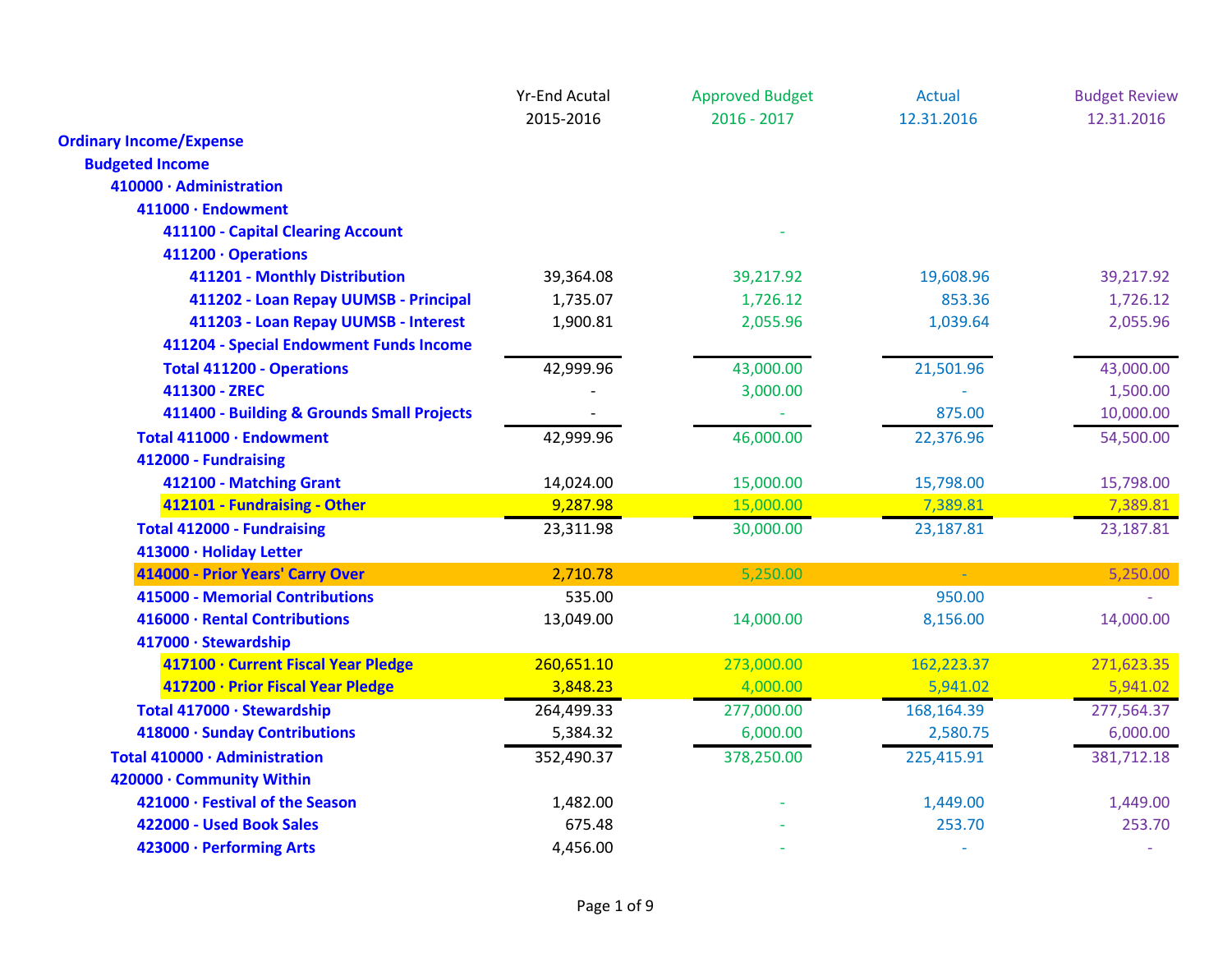|                                               | <b>Yr-End Acutal</b> | <b>Approved Budget</b> | <b>Actual</b> | <b>Budget Review</b> |
|-----------------------------------------------|----------------------|------------------------|---------------|----------------------|
|                                               | 2015-2016            | $2016 - 2017$          | 12.31.2016    | 12.31.2016           |
| 424000 · Caring Network                       |                      |                        |               |                      |
| 424100 - Memorial Receptions                  | 300.00               | 200.00                 | 300.00        | 300.00               |
| 426000 - Circle of Caring                     |                      |                        |               |                      |
| 427000 - Membership                           | 341.33               |                        |               |                      |
| 428000 - Adult Programs                       | 13,442.50            | 5,200.00               | 6,160.00      | 6,160.00             |
| 429001 - Fellowship Hour Donations            | 123.40               | 100.00                 | 48.81         | 100.00               |
| Total 420000 · Community Within               | 20,820.71            | 5,500.00               | 8,211.51      | 8,262.70             |
| 430000 · Social Justice                       |                      |                        |               |                      |
| 434500 - Interweave                           |                      |                        |               |                      |
| 434000 · SJ Miscellaneous Income              |                      |                        | 515.00        |                      |
| 434800 - Green Sanctuary                      | 1,306.25             |                        | 1,745.00      | 1,745.00             |
| Total 430000 · Social Justice                 | 1,306.25             |                        | 2,260.00      | 1,745.00             |
| 440000 · Spiritual Life                       |                      |                        |               |                      |
| 441000 · Annual Retreat                       |                      |                        |               |                      |
| 443000 · Flower Contributions                 | 23.50                |                        |               |                      |
| 447000 · Religious Education                  |                      |                        |               |                      |
| 447100 · Soup Making                          | 679.27               | 300.00                 | (22.06)       |                      |
| 447500 · Ski Trip                             |                      |                        |               |                      |
| Total 447000 · Religious Education            | 679.27               | 300.00                 | (22.06)       |                      |
| 448000 · Miscellaneous - Spiritual Life       |                      |                        |               |                      |
| 448100 · Recording Donations                  |                      |                        |               |                      |
| 448300 · Volunteer Recognition                |                      |                        |               |                      |
| 448000 - Miscellaneous                        |                      |                        |               |                      |
| 449000 - Music Program Fundraising            | 3,365.00             | 3,000.00               |               | 3,000.00             |
| Total 448000 · Miscellaneous - Spiritual Life | 3,365.00             | 3,000.00               |               | 3,000.00             |
| Total 440000 · Spiritual Life                 | 4,067.77             | 3,300.00               | (22.06)       | 3,000.00             |
| 450000 - Other Income                         | 857.00               |                        | 1,520.00      | 1,520.00             |
| <b>Total Budgeted Income</b>                  | 379,542.10           | 387,050.00             | 237,385.36    | 396,239.88           |
| <b>Budgeted Expenses</b>                      |                      |                        |               |                      |
| 510000 · Administration Expenses              |                      |                        |               |                      |
| 512000 · UUA & District Payments              |                      |                        |               |                      |
| 512001 · Clara Barton District                | 3,410.00             | 4,224.00               | 2,112.00      | 4,224.00             |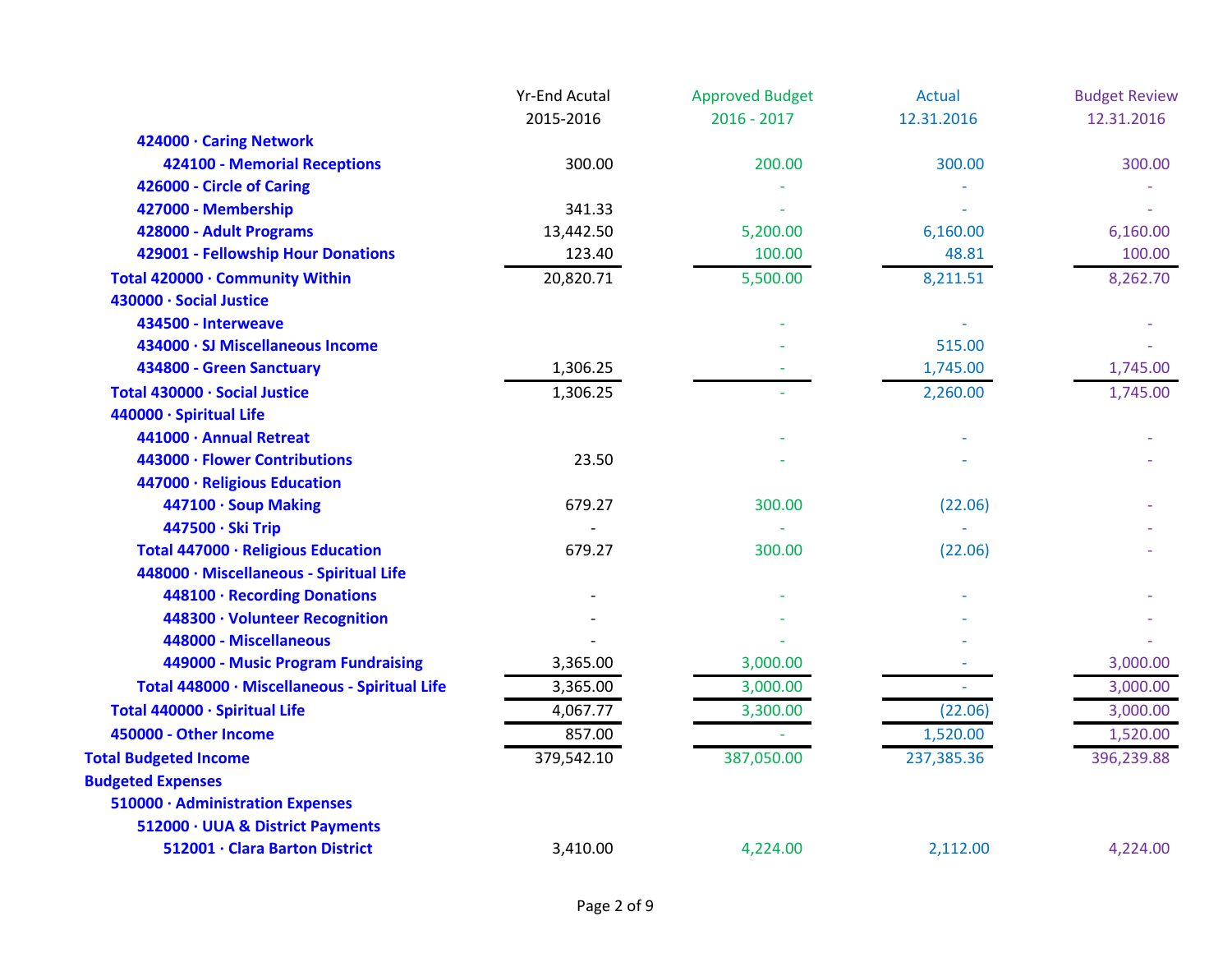|                                        | <b>Yr-End Acutal</b> | <b>Approved Budget</b> | <b>Actual</b> | <b>Budget Review</b> |
|----------------------------------------|----------------------|------------------------|---------------|----------------------|
|                                        | 2015-2016            | $2016 - 2017$          | 12.31.2016    | 12.31.2016           |
| 512002 · UUA Fair Share                | 9,300.00             | 11,520.00              | 5,760.00      | 11,520.00            |
| Total 512000 · UUA & District Payments | 12,710.00            | 15,744.00              | 7,872.00      | 15,744.00            |
| 515000 · Stewardship                   |                      |                        |               |                      |
| 515100 · Annual Canvass                | 23.50                |                        | 92.71         | 600.00               |
| 515200 · Credit Card Expense           | 1,227.88             | 1,225.00               | 733.55        | 1,475.00             |
| Total 528000 · Stewardship             | 1,251.38             | 1,225.00               | 826.26        | 2,075.00             |
| 516000 · Building & Grounds            |                      |                        |               |                      |
| 516100 · General Maintenance           | 15,032.98            | 10,000.00              | 9,001.46      | 15,000.00            |
| 516200 · Snow Removal                  | 4,790.00             | 6,600.00               |               | 6,600.00             |
| $516300 \cdot$ Lawn Care               | 6,000.00             | 5,560.00               | 3,500.00      | 5,560.00             |
| $516400 \cdot Water$                   | 3,809.66             | 4,000.00               | 6,755.92      | 4,000.00             |
| 516500 · Electric                      | 9,544.44             | 9,000.00               | 3,951.49      | 9,000.00             |
| 516600 · Natural Gas                   | 8,098.57             | 10,000.00              | 2,892.23      | 10,000.00            |
| 516700 - Memorial Garden               | 378.00               |                        |               |                      |
| 516800 - Small Projects                |                      |                        | 14,725.13     | 14,725.13            |
| Total 516000 · Building & Grounds      | 47,653.65            | 45,160.00              | 40,826.23     | 64,885.13            |
| 517000 · Office                        |                      |                        |               |                      |
| 517100 · Equipment                     |                      |                        |               |                      |
| 517101 - Equipment Purchases           | 1,646.30             | 1,646.30               | 1,837.99      | 1,837.99             |
| 517102 · Equipment Rental              | 6,650.09             | 6,800.00               | 3,288.00      | 6,800.00             |
| 517103 - Computer Maint. Agreement     | 1,284.00             | 1,284.00               | 1,284.00      | 1,284.00             |
| Total 517100 · Equipment               | 9,580.39             | 9,730.30               | 6,409.99      | 9,921.99             |
| 517200 · Security                      | 15.00                |                        |               |                      |
| <b>517300 - Printing</b>               | 1,478.05             | 1,149.15               | 882.98        | 1,765.96             |
| 517400 · Postage                       | 767.00               | 1,000.00               | 230.50        | 1,000.00             |
| 517500 · Telephone                     | 2,866.14             | 2,400.00               | 1,783.83      | 3,567.66             |
| 517600 · Dues and Subscriptions        | 999.56               | 725.00                 | 514.74        | 725.00               |
| 517700 · Office Supplies               | 3,388.85             | 2,100.00               | 1,376.71      | 2,800.00             |
| 517800 · Service Contracts             |                      |                        |               |                      |
| 517900 · Service Charges               |                      |                        |               |                      |
| 517910 - Bank                          | 26.90                |                        |               |                      |
| 517920 · Credit Card Expense           | 279.30               | 250.00                 | 119.70        | 250.00               |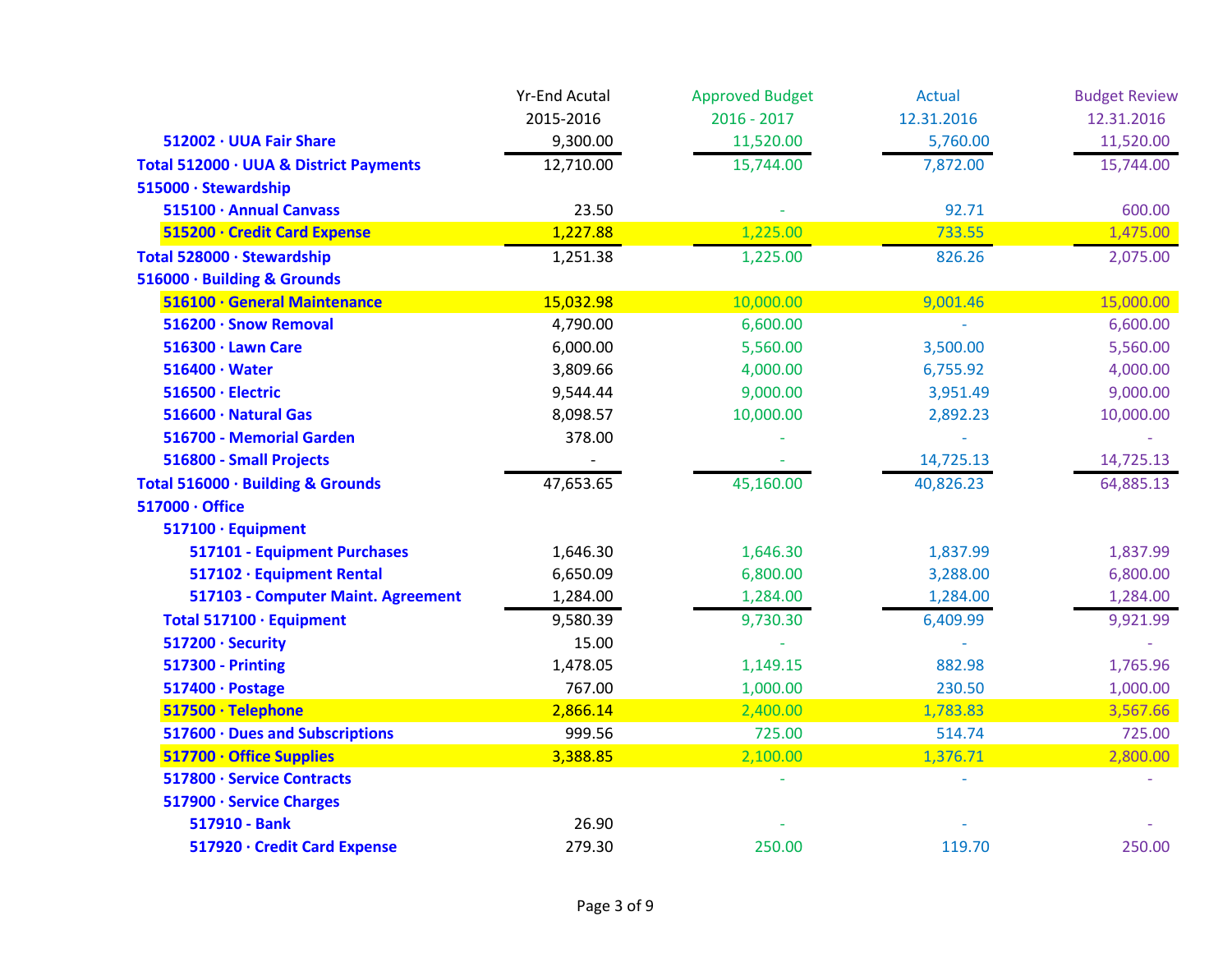|                                        | <b>Yr-End Acutal</b> | <b>Approved Budget</b> | <b>Actual</b> | <b>Budget Review</b> |
|----------------------------------------|----------------------|------------------------|---------------|----------------------|
|                                        | 2015-2016            | $2016 - 2017$          | 12.31.2016    | 12.31.2016           |
| 517930 - Payroll Expense               | 663.15               | 650.00                 | 330.75        | 650.00               |
| 517940 - Miscellaneous                 |                      |                        |               |                      |
| Total 517900 · Service Charges         | 969.35               | 900.00                 | 450.45        | 900.00               |
| Total 517000 · Office                  | 20,064.34            | 18,004.45              | 11,649.20     | 20,680.61            |
| 518000 · Insurance                     |                      |                        |               |                      |
| 518100 · Workers' Compensation         | 3,430.50             | 2,970.00               | 1,493.75      | 3,003.75             |
| 518200 · Liability Insurance           | 15,143.44            | 15,140.00              | 8,869.32      | 15,140.00            |
| 518300 · Umbrella                      | 700.00               | 700.00                 |               | 700.00               |
| Total 518000 · Insurance               | 19,273.94            | 18,810.00              | 10,363.07     | 18,843.75            |
| 519000 · Administration - Other        |                      |                        |               |                      |
| 519200 · Rental Expense                | 298.37               |                        | 910.00        | 910.00               |
| 519300 · General Assembly Expense      |                      |                        |               |                      |
| 519500 - Board Expense                 | 964.95               | 500.00                 |               | 500.00               |
| 519600 - Staff Development             | 393.40               | 500.00                 | 136.14        | 500.00               |
| <b>519700 - Archives</b>               |                      | 200.00                 | 133.82        | 200.00               |
| Total 519000 · Administration - Other  | 1,656.72             | 1,200.00               | 1,179.96      | 2,110.00             |
| Total 510000 · Administration Expenses | 102,610.03           | 100,143.45             | 72,716.72     | 124,338.49           |
| 520000 · Community Within Expenses     |                      |                        |               |                      |
| 521000 · Caring Network                |                      |                        |               |                      |
| 522000 · Communications                |                      |                        |               |                      |
| 522100 - Hard Copy Mailings            |                      | 1,500.00               |               | 1,500.00             |
| 522200 · Telephone Advertisement       |                      |                        |               |                      |
| 522300 - Web Page                      | 1,201.18             | 1,000.00               | 598.00        | 1,000.00             |
| 522400 · External Marketing            | 118.39               | 300.00                 |               | 300.00               |
| 522500 · Software Upgrades             |                      |                        |               |                      |
| Total 522000 · Communications          | 1,319.57             | 2,800.00               | 598.00        | 2,800.00             |
| 523000 - Performing Arts               | 226.69               |                        |               |                      |
| 523100 - Credit Card Expense           | 2.91                 |                        |               |                      |
| <b>Total 523000 - Performing Arts</b>  | 229.60               |                        |               |                      |
| 524000 · Festival of the Season        | 167.48               |                        | 550.07        | 550.07               |
| 527000 · Membership                    |                      |                        |               |                      |
| 527000 - Membership                    | 450.88               | 500.00                 |               | 500.00               |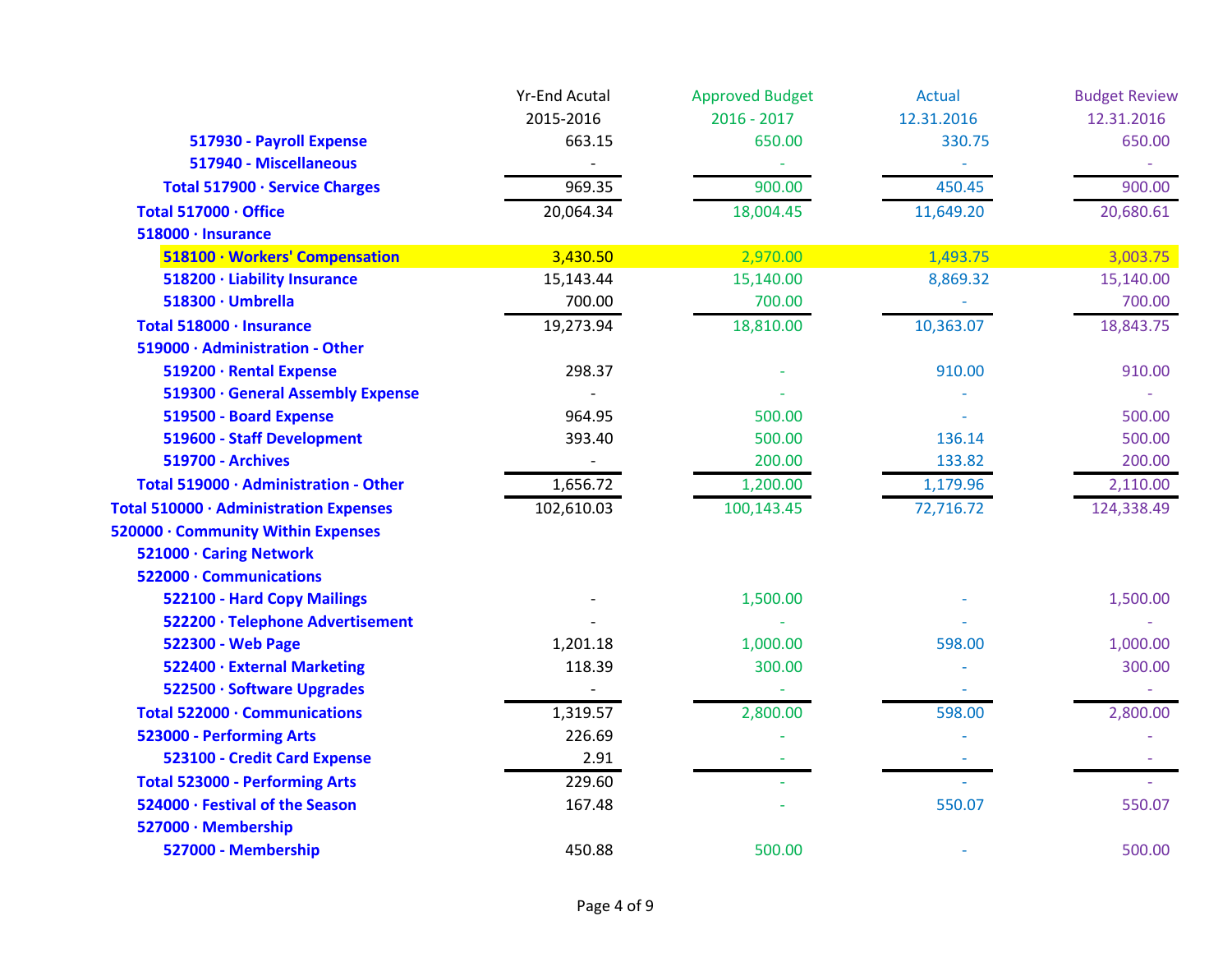|                                          | <b>Yr-End Acutal</b> | <b>Approved Budget</b> | <b>Actual</b> | <b>Budget Review</b> |
|------------------------------------------|----------------------|------------------------|---------------|----------------------|
|                                          | 2015-2016            | $2016 - 2017$          | 12.31.2016    | 12.31.2016           |
| 527100 - Membership Initiative           | 251.33               |                        | 17.00         | 35.02                |
| Total 527000 - Membership                | 702.21               | 500.00                 | 17.00         | 535.02               |
| 528000 - Adult Programs                  |                      |                        |               |                      |
| <b>528100 - Administrative Expenses</b>  | 2,089.17             |                        | 427.60        |                      |
| 528200 - Compensation                    | 10,068.00            |                        | 4,726.50      |                      |
| 528300 - Credit Card Expense             | 1.06                 |                        | 0.73          |                      |
| <b>Total 528000 - Adult Programs</b>     | 12,158.23            | 5,000.00               | 5,154.83      | 5,154.83             |
| 529000 · Community Within - Other        |                      |                        |               |                      |
| 529500 · Memorial Receptions             | 292.85               | 200.00                 | 66.00         | 200.00               |
| 529600 - Fellowship Hour Supplies        | 631.91               | 600.00                 | 154.61        | 600.00               |
| Total 529000 · Community Within - Other  | 924.76               | 800.00                 | 220.61        | 800.00               |
| Total 520000 · Community Within Expenses | 15,501.85            | 9,100.00               | 6,540.51      | 9,839.92             |
| 530000 · Social Justice Expenses         |                      |                        |               |                      |
| 531000 · Info & Advocacy Sub-Council     |                      |                        | 250.00        | 250.00               |
| 532000 - Miscellaneous                   | 496.13               | 700.00                 |               | 450.00               |
| 534000 · Interweave                      |                      |                        |               |                      |
| 537000 · Equual Access                   |                      |                        |               |                      |
| 538000 · Green Sanctuary                 |                      |                        |               |                      |
| 539000 - Noah Webster Partnership        |                      |                        |               |                      |
| Total 530000 · Social Justice Expenses   | 496.13               | 700.00                 | 250.00        | 700.00               |
| 540000 · Spiritual Life Expenses         |                      |                        |               |                      |
| 542000 · Annual Retreat                  |                      |                        |               |                      |
| 543000 · Music                           |                      |                        |               |                      |
| 543200 · Guest Musicians                 | 1,375.00             | 400.00                 |               | 400.00               |
| 543201 - Substitute Keyboardists         | 825.00               | 800.00                 |               | 800.00               |
| 543300 · Sheet Music                     | 369.81               | 500.00                 | 149.73        | 500.00               |
| 543400 · Instrument Maintenance          |                      |                        |               |                      |
| 543401 · Organ                           | 1,072.00             | 1,072.00               | 536.00        | 1,072.00             |
| 543402 · Piano                           | 320.00               | 810.00                 | 435.00        | 810.00               |
| Total 543400 · Instrument Maintenance    | 1,392.00             | 1,882.00               | 971.00        | 1,882.00             |
| Total 543000 · Music                     | 3,961.81             | 3,582.00               | 1,120.73      | 3,582.00             |
| 544000 - Religious Education             |                      |                        |               |                      |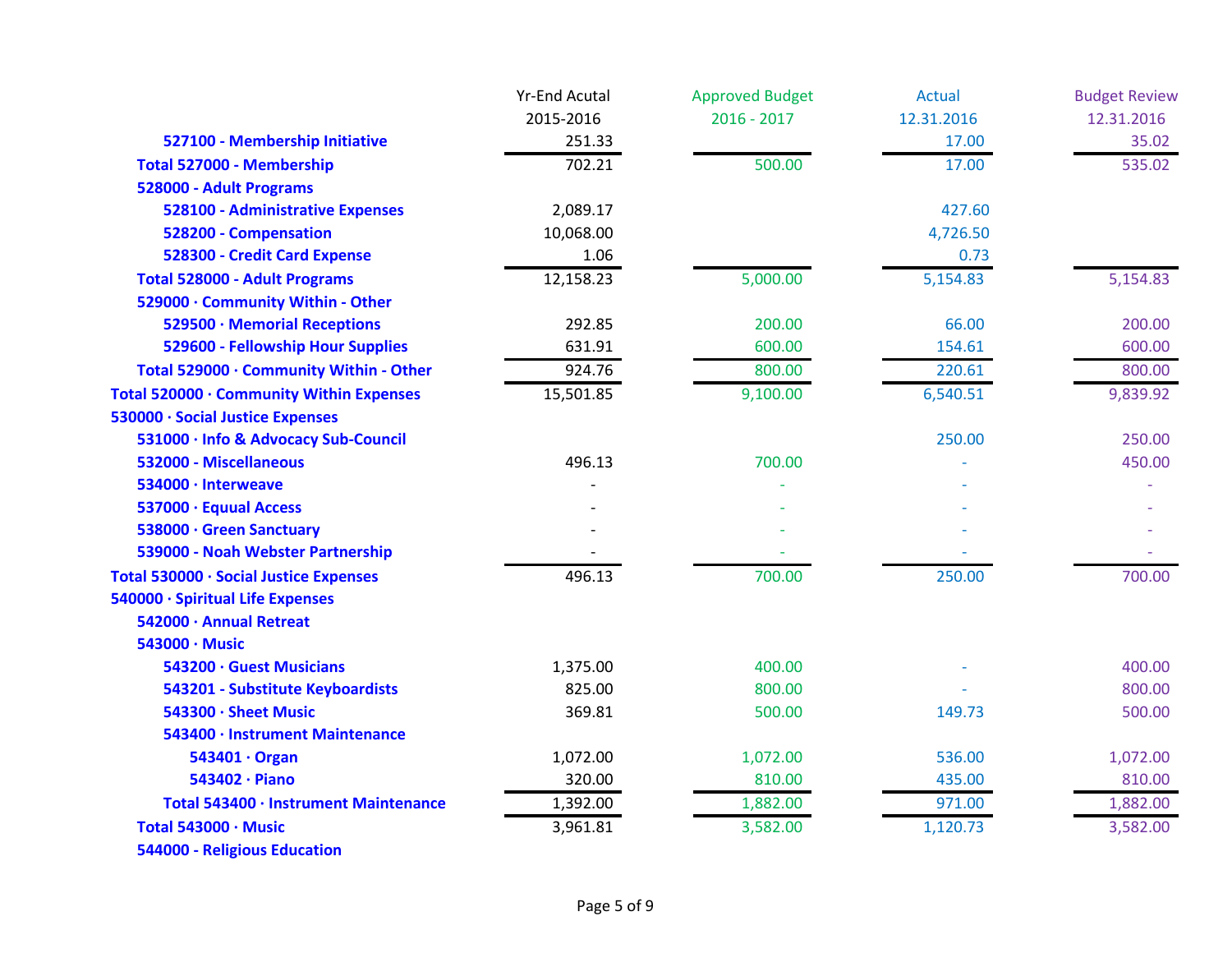|                                            | <b>Yr-End Acutal</b> | <b>Approved Budget</b> | Actual     | <b>Budget Review</b> |
|--------------------------------------------|----------------------|------------------------|------------|----------------------|
|                                            | 2015-2016            | $2016 - 2017$          | 12.31.2016 | 12.31.2016           |
| 544200 · Supplies                          | 690.18               | 660.00                 | 206.28     | 660.00               |
| 544500 · Ski Trip                          |                      |                        |            |                      |
| 544700 · Curriculum                        | 623.04               | 460.00                 | 246.82     | 460.00               |
| 544701 · Coming of Age                     |                      |                        | 69.26      | 500.00               |
| Total 544700 - Curriculum                  | 623.04               | 460.00                 | 316.08     | 960.00               |
| 544800 · Religious Education - Other       |                      |                        |            |                      |
| $544802 \cdot$ Training                    | 215.62               | 300.00                 | 67.01      | 300.00               |
| 544803 · RE Staff Recruitment              | 59.78                | 100.00                 |            | 100.00               |
| 544804 · RE Staff Security Checks          | 15.60                | 40.00                  | 124.80     | 202.80               |
| 544805 · RE Classroom Refurbishment        | $\sim$               | 100.00                 | $\sim$     | 100.00               |
| Total 544800 · Religious Education - Other | 291.00               | 540.00                 | 191.81     | 702.80               |
| Total 544000 · Religious Education         | 1,604.22             | 1,660.00               | 714.17     | 2,322.80             |
| 545000 · Worship                           |                      |                        |            |                      |
| 545100 · Guest Speakers                    |                      |                        | 83.74      | 83.74                |
| 545101 - Pulpit Supply                     | 1,558.33             | 3,000.00               | 1,000.00   | 3,000.00             |
| <b>545102 - Mileage</b>                    | 50.00                | 600.00                 | 150.00     | 600.00               |
| <b>Total 545100 - Guest Speakers</b>       | 1,608.33             | 3,600.00               | 1,233.74   | 3,683.74             |
| 545200 · Flowers & Candles                 | 344.98               |                        | 145.42     | 145.42               |
| 545300 · Recording Expense                 |                      |                        |            |                      |
| 545400 - Summer Music                      | 1,575.00             |                        |            |                      |
| Total 545000 · Worship                     | 3,528.31             | 3,600.00               | 1,379.16   | 3,829.16             |
| <b>Spiritual Life Other</b>                |                      |                        |            |                      |
| Total 540000 · Spiritual Life Expenses     | 9,094.34             | 8,842.00               | 3,214.06   | 9,733.96             |
| 550000 · Compensation                      |                      |                        |            |                      |
| $551000 \cdot DRE$                         |                      |                        |            |                      |
| 551100 · Salary/Wages                      | 19,045.44            | 23,920.00              | 12,520.00  | 25,740.00            |
| 551200 · Pension                           | 1,169.02             | 2,392.00               | 1,295.07   | 2,574.00             |
| 551300 · Insurance                         |                      |                        |            |                      |
| 551400 · Professional Development          | 1,000.00             | 1,000.00               | 1,109.22   | 1,000.00             |
| $551500 \cdot FICA$                        | 1,477.51             | 1,829.88               | 1,027.40   | 1,969.11             |
| Total 551000 · DRE                         | 22,691.97            | 29,141.88              | 15,951.69  | 31,283.11            |
| 552000 · Minister                          |                      |                        |            |                      |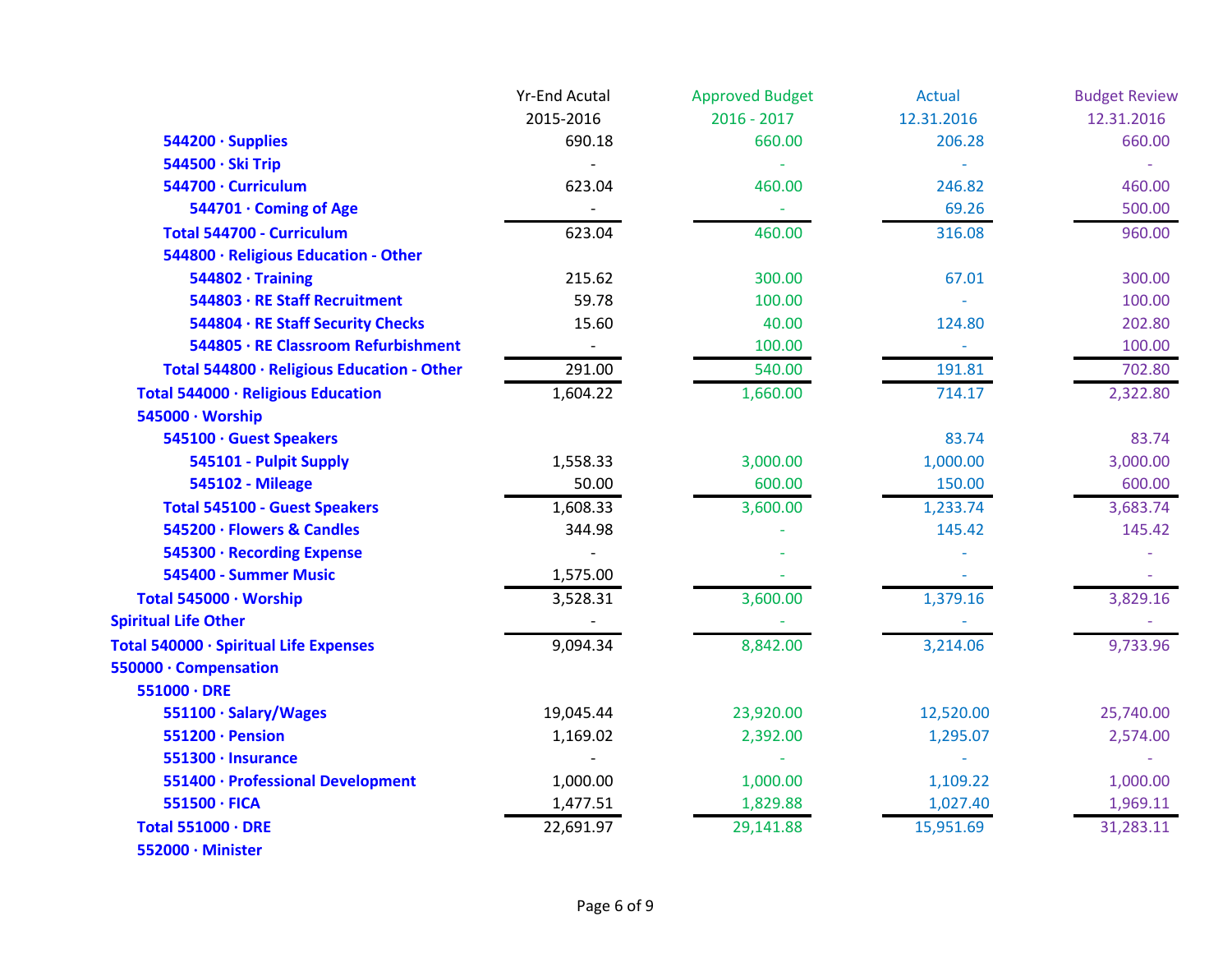|                                                | <b>Yr-End Acutal</b> | <b>Approved Budget</b> | Actual     | <b>Budget Review</b> |
|------------------------------------------------|----------------------|------------------------|------------|----------------------|
|                                                | 2015-2016            | $2016 - 2017$          | 12.31.2016 | 12.31.2016           |
| 552100 · Salary/Wages                          | 64,000.00            | 68,400.00              | 30,000.00  | 60,000.00            |
| 552200 · Pension                               | 8,400.00             | 8,400.00               | 4,200.00   | 8,400.00             |
| 552300 · Insurance                             | 14,649.56            | 15,142.77              | 7,579.26   | 15,158.52            |
| 552400 · Professional Development              |                      |                        |            |                      |
| 552402 - Prof Dev. Cathy                       | 6,825.20             | 6,508.64               | 2,462.34   | 6,508.64             |
| 552403 - Prof Dev. Heather                     | 5,462.58             | 6,508.64               | 3,497.07   | 6,508.64             |
| <b>Total 552400 - Professional Development</b> | 12,287.78            | 13,017.28              | 5,959.41   | 13,017.28            |
| 552500 · FICA                                  | 6,426.00             | 6,426.00               | 3,213.00   | 6,424.00             |
| 552600 · Housing Allowance                     | 20,000.00            | 15,600.00              | 12,000.00  | 24,000.00            |
| Total 552000 · Minister                        | 125,763.34           | 126,986.05             | 62,951.67  | 126,999.80           |
| 553000 · Building Staff                        |                      |                        |            |                      |
| 553100 · Salary/Wages                          |                      |                        |            |                      |
| 553101 · Sunday Sexton                         | 3,239.50             | 3,140.00               | 1,452.00   | 3,140.00             |
| 553102 · Custodian                             | 5,364.00             | 4,830.00               | 2,850.00   | 5,700.00             |
| 553103 · Sexton                                | 12,736.50            | 16,380.00              | 6,384.00   | 16,380.00            |
| Total 553100 · Salary/Wages                    | 21,340.00            | 24,350.00              | 10,686.00  | 25,220.00            |
| 553500 · FICA                                  | 1,893.84             | 1,862.78               | 827.99     | 1,929.33             |
| Total 553000 · Building Staff                  | 23,233.84            | 26,212.78              | 11,513.99  | 27,149.33            |
| 554000 · Music Staff                           |                      |                        |            |                      |
| 554100 · Salary/Wages                          |                      |                        |            |                      |
| 554101 · Choir Director                        | 8,815.34             | 11,520.00              | 4,880.00   | 11,520.00            |
| 554102 · Accompanist                           | 8,451.88             | 11,700.00              | 5,650.00   | 11,700.00            |
| 554104 · Choral Scholars                       | 3,990.00             | 4,000.00               | 2,240.00   | 4,000.00             |
| Total 554100 · Salary/Wages                    | 21,257.22            | 27,220.00              | 12,770.00  | 27,220.00            |
| <b>554400 - Professional Development</b>       | 252.00               | 500.00                 | 96.77      | 500.00               |
| 554500 · FICA                                  | 1,377.58             | 2,082.33               | 807.84     | 2,082.33             |
| Total 554000 · Music Staff                     | 22,886.80            | 29,802.33              | 13,674.61  | 29,802.33            |
| 555000 · Business Manager                      |                      |                        |            |                      |
| 555100 · Salary/Wages                          | 12,589.28            |                        |            |                      |
| 555101 - Bookkeeper                            | 6,605.00             | 14,560.00              | 7,485.00   | 14,970.00            |
| 555200 · Pension                               | 1,444.93             |                        |            |                      |
| 555300 · Insurance                             | 3,652.74             |                        |            |                      |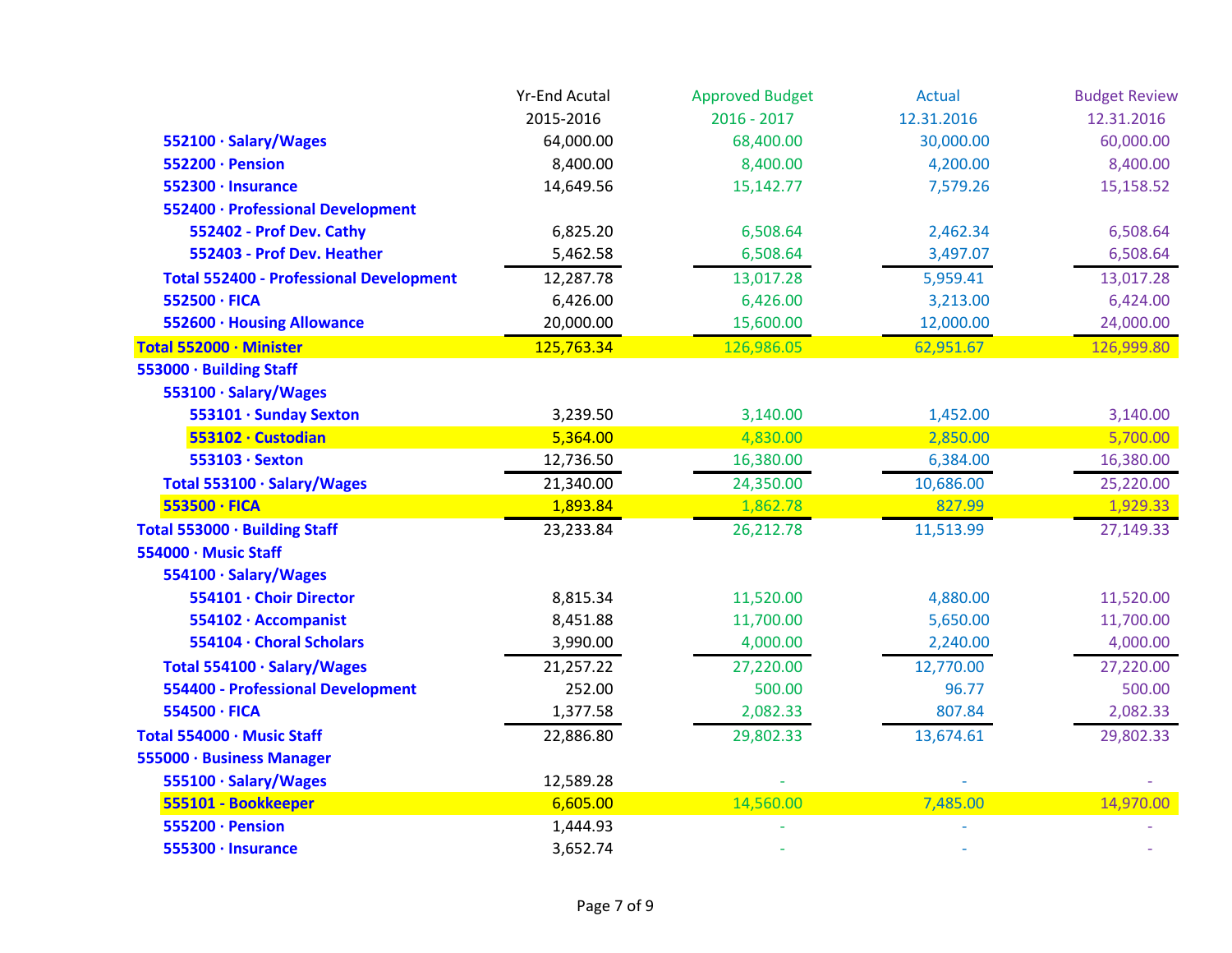|                                            | <b>Yr-End Acutal</b> | <b>Approved Budget</b> | <b>Actual</b> | <b>Budget Review</b> |
|--------------------------------------------|----------------------|------------------------|---------------|----------------------|
|                                            | 2015-2016            | $2016 - 2017$          | 12.31.2016    | 12.31.2016           |
| 555500 · FICA                              | 1,469.90             | 1,113.84               | 572.60        | 1,145.20             |
| Total 555000 · Business Manager            | 25,761.85            | 15,673.84              | 8,057.60      | 16,115.20            |
| 556000 · Administrative Support            |                      |                        |               |                      |
| 556100 · Office Administrator              |                      |                        |               |                      |
| 556101 - Salary / Wages                    | 20,298.08            | 24,024.00              | 12,106.91     | 24,213.82            |
| <b>556102 - Pension</b>                    | 637.71               | 2,402.00               | 1,206.56      | 2,402.00             |
| 556103 - FICA                              | 1,540.54             | 1,837.83               | 926.18        | 1,852.35             |
| <b>Total 556100 - Office Administrator</b> | 22,476.33            | 28,263.83              | 14,239.65     | 28,468.17            |
| 556200 - Minister's Assistant              |                      |                        |               |                      |
| 556201 - Salary / Wages                    |                      |                        | 26.00         | 858.00               |
| 556203 - FICA                              |                      |                        | 1.99          | 65.63                |
| <b>Total 556200 - Minister's Assistant</b> |                      |                        | 27.99         | 923.63               |
| Total 556000 · Administrative Support      | 22,476.33            | 28,263.83              | 14,267.64     | 29,391.80            |
| 557000 · Religious Education               |                      |                        |               |                      |
| 557100 · Paid RE Staff                     |                      |                        |               |                      |
| 557101 · Nursery & Child Care              | 4,953.00             | 6,800.00               | 2,222.75      | 6,800.00             |
| 557102 - RE Administrative Support         |                      |                        | 90.00         | 858.00               |
| 557103 · Youth Advisor                     | 2,326.95             | 4,501.90               |               |                      |
| Total 557100 · Paid RE Staff               | 7,279.95             | 11,301.90              | 2,312.75      | 7,658.00             |
| 557105 · Paid RE Staff FICA                | 585.47               | 864.59                 | 171.78        | 585.83               |
| Total 557000 · Paid RE Staff               | 7,865.42             | 12,166.49              | 2,484.53      | 8,243.83             |
| Total 550000 · Compensation                | 250,679.55           | 268,247.20             | 128,901.73    | 268,985.40           |
| 590000 - Other Expenses                    |                      |                        |               |                      |
| <b>Total Budgeted Expenses</b>             | 378,381.90           | 387,032.65             | 211,623.02    | 413,597.77           |
| <b>Non-Budgeted Income</b>                 |                      |                        |               |                      |
| 461000 · Minister's Discretionary Fund     | 4,329.42             |                        | 1,210.00      | 1,210.00             |
| 462000 · UAMW                              | 3,541.27             |                        | 400.00        | 400.00               |
| 463000 · SJ Sunday Collections             | 12,887.50            |                        | 3,286.80      | 3,286.80             |
| 464000 · Music Sunday Contributions        |                      |                        | 994.22        | 994.22               |
| 464100 · Guest at Your Table               |                      |                        |               |                      |
| 464200 - Sleeping Out in Boxes             | 1,178.79             |                        | 1,252.00      | 1,252.00             |